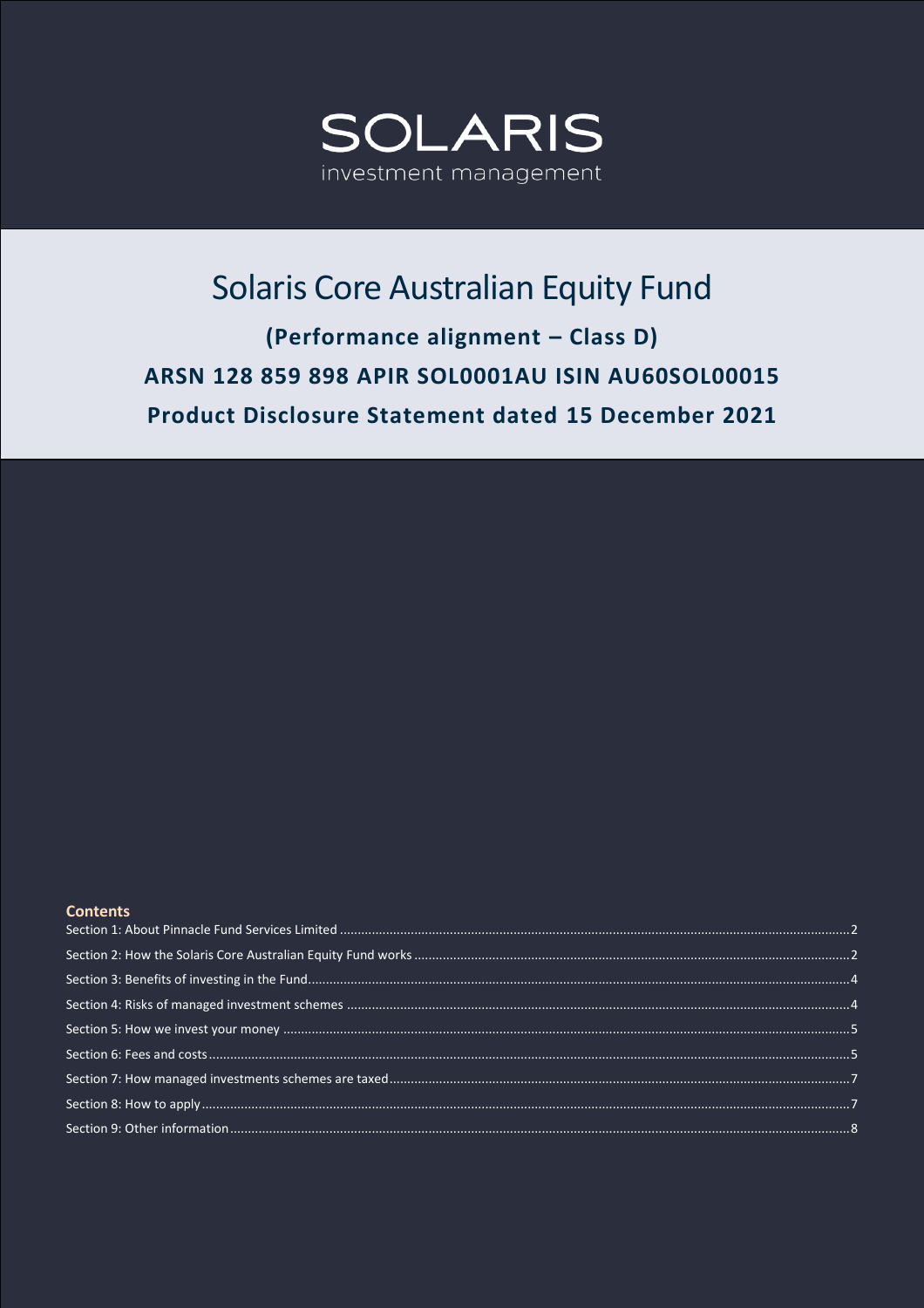#### **Important information**

This Product Disclosure Statement ('PDS') provides a summary of significant information you need to make a decision about the Solaris Core Australian Equity Fund ARSN 128 859 898 ('Fund'). The PDS should be considered before making a decision to invest in the Fund. It includes references to other important information which is in the Additional Information to the PDS and forms part of this PDS. You can access these documents at www.solariswealth.com.au/ or call 1300 010 311 for a copy.

The information in the PDS is general information only. To the extent the information in the PDS constitutes financial product advice, such advice is general advice only and has been prepared without taking into account your objectives, personal financial situation or needs. Before investing, you should consider the appropriateness of the advice in light of your own objectives, financial situation and needs, and consider obtaining financial advice tailored to your personal circumstances. You should also read the PDS before making any decision about whether to acquire units. The investment offered in the PDS is available only to persons receiving the PDS (electronically or in hard copy) within Australia. Units in the Fund may not be offered or sold within the US, or sold to, or for the account or benefit of, any 'US Persons' (as defined in Regulation S of the US Securities Act 1933, as amended).

All monetary amounts referred to in the PDS and the Additional Information to the PDS are given in Australian dollars and all phone/fax numbers are to phone/fax numbers in Australia (unless otherwise stated). All calculation examples shown are rounded to the nearest whole dollar.

A reference to a 'Business Day' is a reference to a day which is not a Saturday, Sunday or public holiday in Queensland or New South Wales, Australia.

#### **Updated information**

The information in the PDS may change over time. The Responsible Entity may update this information where this does not involve a material adverse change and make it available to you, where permitted by law, via www.solariswealth.com.au/. You can also obtain updated information by contacting us on 1300 010 311. A paper copy of any updated information is available free on request. by making an application to acquire a unit, you agree to receive certain communications and disclosures in relation the Fund and units in digital form.

You should read the important information set out in the 'Additional Information to the PDS' located at www.solariswealth.com.au/. The material in the Additional Information to the PDS may change between the time when you read the PDS and the day when you sign the Application Form.

# <span id="page-1-0"></span>**Section 1: About Pinnacle Fund Services Limited**

#### **Pinnacle Fund Services Limited**

Pinnacle Fund Services Limited ABN 29 082 494 362 AFSL 238371 is the Responsible Entity ('Responsible Entity', 'we', 'our', 'us') of the Solaris Core Australian Equity Fund ARSN 128 859 898 ('Fund').

Pinnacle Fund Services Limited is wholly owned by Pinnacle Investment Management Limited ABN 66 109 659 109 AFSL 322140 ('Pinnacle'). Pinnacle supports the development of high-quality investment management businesses and is the distributor of the Fund.

Mainstream Fund Services ('Mainstream') has been appointed as Custodian and Fund Administrator for the Fund. Mainstream's role as Custodian is limited to holding assets of the Fund. As the Fund Administrator, Mainstream is responsible for the day to day administration of the Fund.

We have appointed Solaris Investment Management Limited ABN 72 128 512 621 AFSL 330505 ('Solaris' or 'Investment Manager') as the investment manager of the Fund.

Neither the Responsible Entity nor Solaris guarantees the performance of the Fund or the return of capital or income. Your investment in the Fund is subject to investment risk. This could involve delays in repayment and loss of income or the principal invested.

#### **Solaris Investment Management Limited**

Solaris' investment team believes there are opportunities in both value and growth stocks. Solaris has no consistent bias towards either value or growth stocks. Therefore, their style can be described as 'style neutral' or 'style agnostic'.

Stock selection is Solaris' main area of expertise. Using fundamental analysis, Solaris selects stocks to exploit market inefficiencies in forecasts and valuations. Investment decisions are supported by detailed analysis of the securities and key financial markets with an eye on global perspectives. Solaris applies strict risk controls to minimise the downside risk.

#### **Solaris' competitive advantage**

The Solaris investment team is a stable, experienced team comprised of 10 experienced investment professionals who have an average investment experience of 20 years and have, on average, been with the team for 15 years. Solaris' analysts are the portfolio managers. In other words, if an analyst decides a stock should go into the portfolio, that analyst becomes responsible for the performance of that investment.

Fundamental analysis is optimised by analysts being empowered and rewarded as portfolio managers. Analyst management of the portfolio is the most efficient way to capture identified market inefficiencies because the Solaris analyst is the person most familiar with the stock.

The investors' interests are aligned with the investment manager's interests. Solaris team members are remunerated according to individual and team performance. The majority of the investment team are investors in Solaris products and owners of Solaris.

Solaris has a strong track record in both rising and falling equities markets. *[Is this fine to keep in as currently worded?]*

Neither the Responsible Entity nor the Investment Manager guarantees the performance of the Fund or the return of capital or income. Your investment in the Fund is subject to investment risk. This could involve delays in repayment and loss of income or the principal invested.

# <span id="page-1-1"></span>**Section 2: How the Solaris Core Australian Equity Fund works**

**How does the Fund operate?** The Fund is a registered managed investment scheme. When you invest in the Fund, your money will be pooled with that of other investors and you will be issued 'units'. Each unit held in the Fund gives the unit holder a beneficial interest in the Fund as a whole, but not in any particular asset of the Fund. Holding units in the Fund does not give a unit holder the right to participate in the management or operation of the Fund. Each unit in the Fund offered or issued under this PDS is of equal value and identical rights (as between units of the same class) are attached to all such units.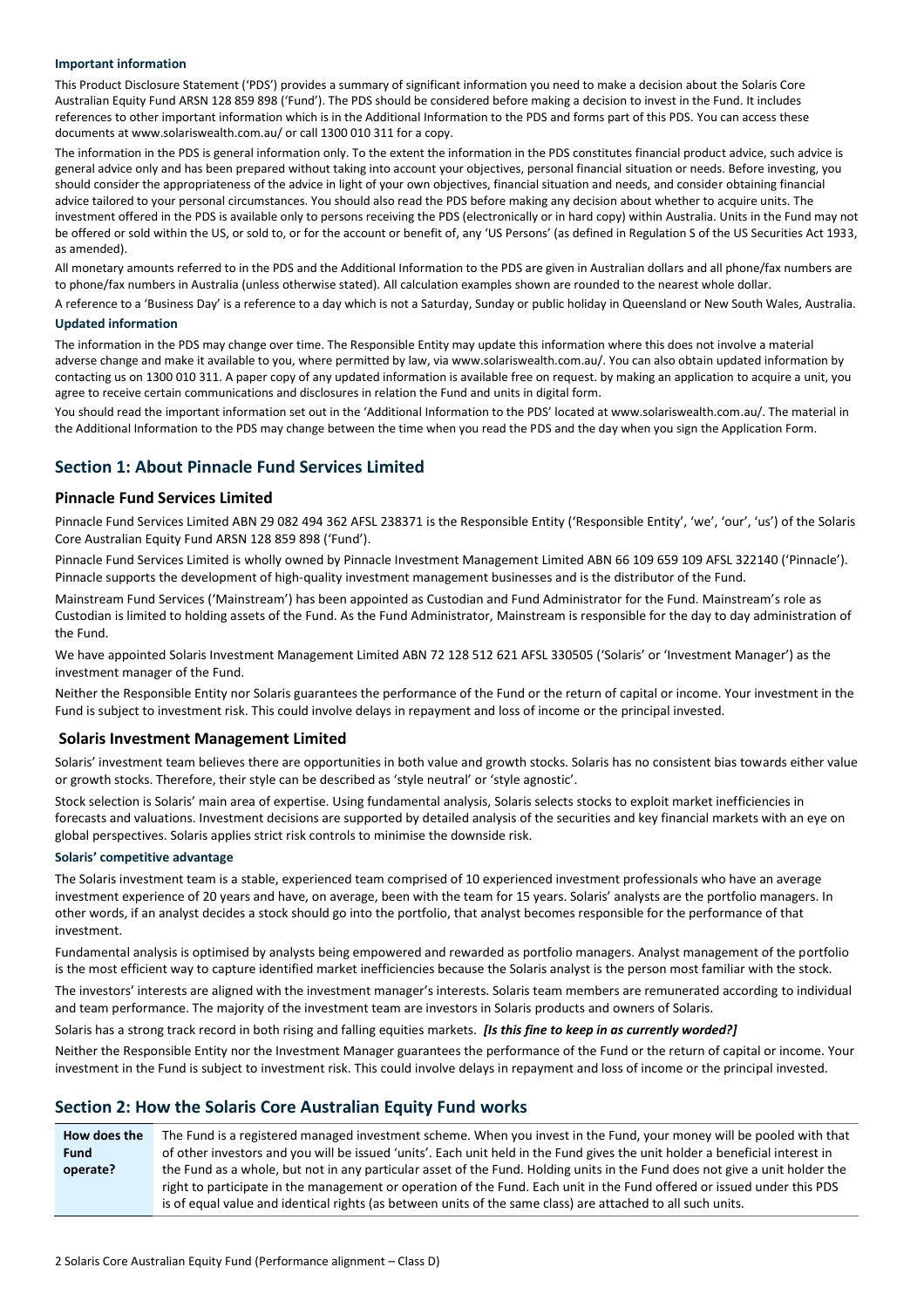|                               | We are required by the Corporations Act to treat all unitholders within a class of units equally and unitholders in<br>different classes fairly. We will keep a record of the number of units you have bought.                                                                                                                                                                                                                                                                                                                                                                                                                                                                                                                                                                                                                                                                                                                                                                                                       |  |  |
|-------------------------------|----------------------------------------------------------------------------------------------------------------------------------------------------------------------------------------------------------------------------------------------------------------------------------------------------------------------------------------------------------------------------------------------------------------------------------------------------------------------------------------------------------------------------------------------------------------------------------------------------------------------------------------------------------------------------------------------------------------------------------------------------------------------------------------------------------------------------------------------------------------------------------------------------------------------------------------------------------------------------------------------------------------------|--|--|
| <b>Applications</b>           | You can increase your investment at any time by buying more units in the Fund. When you make an investment in the<br>Fund, your units will be allocated to you based on the entry price for the Business Day your application is processed.                                                                                                                                                                                                                                                                                                                                                                                                                                                                                                                                                                                                                                                                                                                                                                          |  |  |
| <b>Minimum</b>                | Minimum initial investment<br>\$1,000,000                                                                                                                                                                                                                                                                                                                                                                                                                                                                                                                                                                                                                                                                                                                                                                                                                                                                                                                                                                            |  |  |
| investments <sup>1</sup>      | \$50,000<br>Minimum additional investment amount                                                                                                                                                                                                                                                                                                                                                                                                                                                                                                                                                                                                                                                                                                                                                                                                                                                                                                                                                                     |  |  |
|                               | \$50,000<br>Minimum withdrawal amount                                                                                                                                                                                                                                                                                                                                                                                                                                                                                                                                                                                                                                                                                                                                                                                                                                                                                                                                                                                |  |  |
|                               | \$1,000,000<br>Minimum investment balance                                                                                                                                                                                                                                                                                                                                                                                                                                                                                                                                                                                                                                                                                                                                                                                                                                                                                                                                                                            |  |  |
| Withdrawal                    | The minimum initial investment amount does not apply to investments through an IDPS.                                                                                                                                                                                                                                                                                                                                                                                                                                                                                                                                                                                                                                                                                                                                                                                                                                                                                                                                 |  |  |
|                               | You can decrease your investment at any time by withdrawing your units in the Fund. When you withdraw, your units<br>will be redeemed based on the exit price for the Business Day on which your withdrawal request is processed. Direct<br>withdrawal requests can be made daily, and must be received by the Fund Administrator, Mainstream, prior to 12pm<br>(Sydney time) on a Business Day. Withdrawal requests received after that time, or on a non-Business Day, will be treated<br>as being received on the next Business Day. Electronic transfer of the redemption proceeds can take up to 7 Business<br>Days, however it will often be completed in a shorter period of time.                                                                                                                                                                                                                                                                                                                            |  |  |
|                               | There is a minimum withdrawal amount of \$50,000. If your withdrawal request would result in your investment balance<br>being less than \$1,000,000, we may treat your withdrawal request as being for your entire investment. We will provide<br>investors with advance notice of any compulsory redemption. The minimum balance does not apply to investments<br>through an IDPS.                                                                                                                                                                                                                                                                                                                                                                                                                                                                                                                                                                                                                                  |  |  |
| <b>Access to</b><br>funds     | Extreme market conditions can cause difficulties or delays to the Fund being able to sell its assets or requiring it to freeze<br>withdrawals. These circumstances could result in it taking a period of time before you are able to withdraw your<br>investment, or for it taking longer than usual for you to receive your withdrawal proceeds. We will not satisfy a<br>withdrawal request if the Fund becomes illiquid (as defined under the Corporations Act 2001 ('Corporations Act')). In<br>certain circumstances we may suspend withdrawals.                                                                                                                                                                                                                                                                                                                                                                                                                                                                |  |  |
| <b>Unit price</b>             | A unit price is calculated for every Business Day which is equal to the value of the Fund's net assets attributable to the<br>units divided by the number of units. Generally, the unit price changes daily as the market value of the Fund's assets<br>rises or falls.                                                                                                                                                                                                                                                                                                                                                                                                                                                                                                                                                                                                                                                                                                                                              |  |  |
|                               | The entry price is calculated by taking the net asset value of the Fund apportioned to the Class D units and adding to it an<br>amount which reflects the estimated cost of acquiring the Fund's assets (subject to the Responsible Entity's discretion to<br>reduce or waive such costs) and dividing the net figure by the number of Class D units on issue in the Fund.<br>The exit price of the Fund is calculated by taking the net asset value of the Fund apportioned to the Class D units and                                                                                                                                                                                                                                                                                                                                                                                                                                                                                                                |  |  |
|                               | subtracting from it an amount which reflects the estimated cost of selling the Fund's assets (subject to the Responsible<br>Entity's discretion to reduce or waive such costs) and dividing the net figure by the number of Class D units on issue in<br>the Fund.                                                                                                                                                                                                                                                                                                                                                                                                                                                                                                                                                                                                                                                                                                                                                   |  |  |
|                               | Current unit prices for the Fund are available on www.solariswealth.com.au/ or by contacting us on 1300 010 311 or<br>service@pinnacleinvestment.com.                                                                                                                                                                                                                                                                                                                                                                                                                                                                                                                                                                                                                                                                                                                                                                                                                                                                |  |  |
| <b>NAV</b>                    | The Net Asset Value or 'NAV' of the Fund apportioned to the Class D units is calculated by deducting the value of the<br>fees, charges, expenses and other liabilities from the value of the gross assets attributable to the Class D units in the<br>Fund.                                                                                                                                                                                                                                                                                                                                                                                                                                                                                                                                                                                                                                                                                                                                                          |  |  |
|                               | Current NAV per unit of the Fund is available on www.solariswealth.com.au/ or by contacting us on 1300 010 311 or<br>service@pinnacleinvestment.com.                                                                                                                                                                                                                                                                                                                                                                                                                                                                                                                                                                                                                                                                                                                                                                                                                                                                 |  |  |
| <b>Unit pricing</b><br>policy | The Responsible Entity complies with ASIC Class Order 13/655 as it relates to unit pricing requirements and has adopted<br>a compliant policy for unit pricing discretions it uses in relation to the Fund ('Unit Pricing Policy'). Additional documents<br>may be prepared for this purpose from time to time.                                                                                                                                                                                                                                                                                                                                                                                                                                                                                                                                                                                                                                                                                                      |  |  |
| <b>Distributions</b>          | Distributions are payable half-yearly as at 31 December and 30 June subject to the Fund having sufficient distributable<br>income. The net distributable income of the Fund is allocated to unitholders on a per-unit basis according to the number<br>of units held in the Fund at the end of the distribution period. Distributable income is calculated annually and is generally<br>sent to unitholders within one month of the last day of the distribution period.                                                                                                                                                                                                                                                                                                                                                                                                                                                                                                                                             |  |  |
|                               | A distribution reduces the Fund's net asset value and is therefore reflected in the Fund's unit price.                                                                                                                                                                                                                                                                                                                                                                                                                                                                                                                                                                                                                                                                                                                                                                                                                                                                                                               |  |  |
|                               | The Fund's distributable income<br>apportioned to units<br>Your distribution =<br>The number of units you hold<br>x<br>Total number of units on issue                                                                                                                                                                                                                                                                                                                                                                                                                                                                                                                                                                                                                                                                                                                                                                                                                                                                |  |  |
|                               | Distributions will be reinvested for additional units in the Fund unless otherwise instructed.                                                                                                                                                                                                                                                                                                                                                                                                                                                                                                                                                                                                                                                                                                                                                                                                                                                                                                                       |  |  |
| <b>Indirect</b>               | Investors and prospective investors may also access the Fund indirectly. This PDS has been authorized for use by                                                                                                                                                                                                                                                                                                                                                                                                                                                                                                                                                                                                                                                                                                                                                                                                                                                                                                     |  |  |
| investors                     | operators through an Investor Directed Portfolio Services ('IDPS') or master trust. An IDPS is an investment and reporting<br>service offered by an operator. People who invest through an IDPS, master trust or wrap account are indirect investors.<br>Such indirect investors do not acquire the rights of a unitholder of the Fund. Rather, it is the operator or custodian of the<br>IDPS or master trust that acquires those rights. Therefore, indirect investors do not receive income distributors or<br>reports directly from us, do not have the right to attend meetings of unitholders and do not have cooling off rights.<br>Different investment, balance and withdrawal minimums may also apply. Indirect investors should not complete the<br>Fund's application form. The rights of indirect investors are set out in the disclosure document for the IDPS or master<br>trust. If you are investing through an IDPS or master trust, enquiries should be made directly to the IDPS operator or the |  |  |
|                               | trustee of the master trust.                                                                                                                                                                                                                                                                                                                                                                                                                                                                                                                                                                                                                                                                                                                                                                                                                                                                                                                                                                                         |  |  |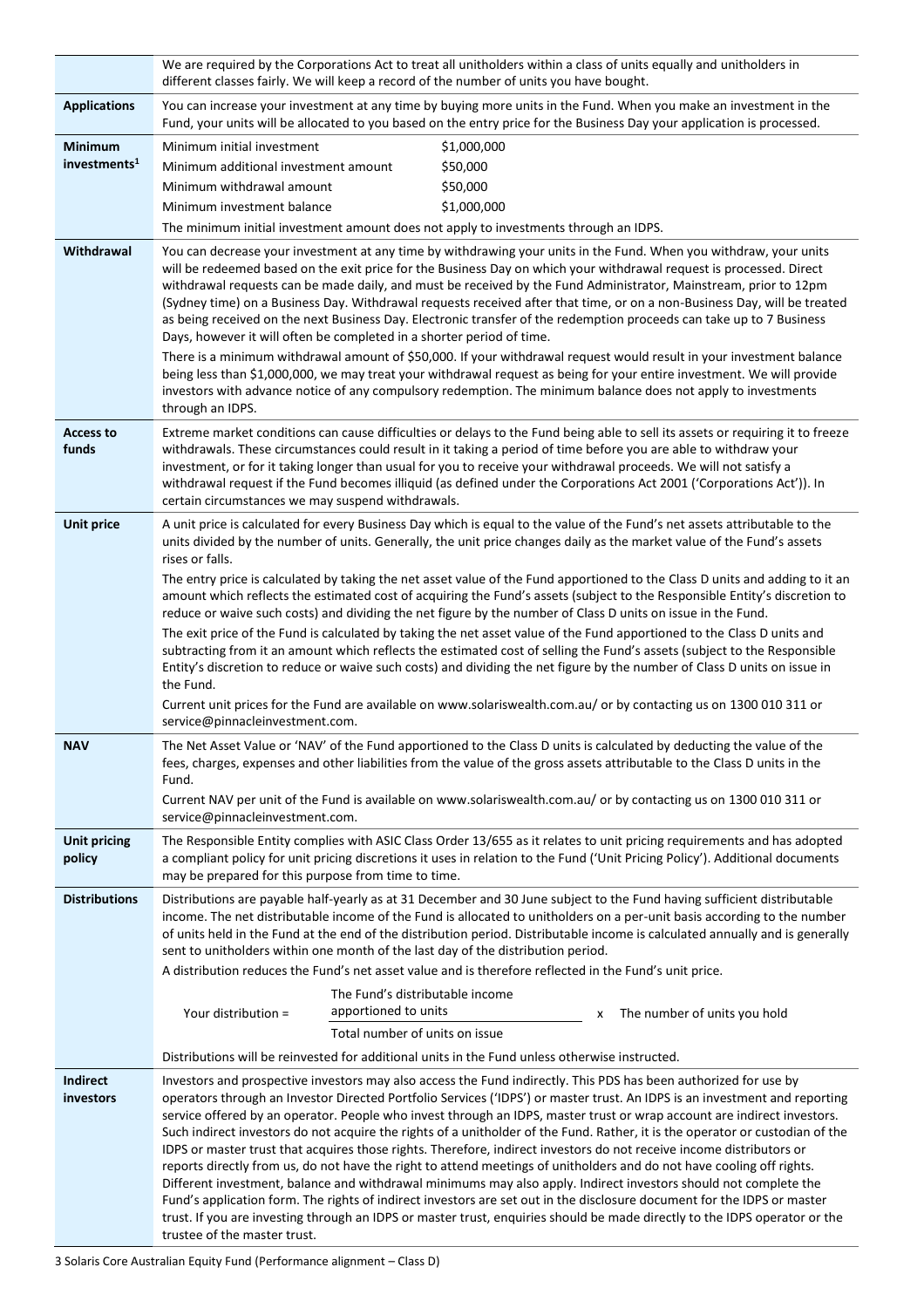1. Or less at the discretion of the Responsible Entity. Minimum investments do not apply to IDPS investments; see your IDPS provider.

You should read the important information about 'How the Fund works' before making a decision. Go to 'Additional Information to the PDS' located at www.solariswealth.com.au/. The material relating to 'How the Fund Works' may change between the time when you read this PDS and the day when you sign the Application Form.

# <span id="page-3-0"></span>**Section 3: Benefits of investing in the Fund**

The Fund aims to provide investors with access to an actively managed, diversified portfolio of listed Australian securities, as well as in securities expected to be listed on an Australian exchange.

#### **Significant features and benefits**

**Management expertise** | The investment and management expertise of Solaris, a boutique Australian owned equities fund manager providing access to investment opportunities and markets that individual investors usually cannot achieve on their own.

**Diversification** | The Fund's investments will be spread across a carefully researched and actively managed portfolio of up to 70 different company stocks. This diversification of investments can help reduce overall investment risk.

**Investment approach** | Solaris selects a diversified portfolio of securities using fundamental analysis to exploit market inefficiencies in forecasts and valuations. Solaris' investment approach involves a detailed analysis of the securities and key financial markets, with an eye on global perspectives.

**Investment opportunities** | Access to wholesale investment opportunities that may not generally be available to private investors.

**Resources** | Access to full-time research resources, a rigorous investment process, highly developed risk management expertise, and advanced trading systems and technology.

# <span id="page-3-1"></span>**Section 4: Risks of managed investment schemes**

**All investments carry risk**. All managed investment schemes carry different types of risk which can have varying impacts on returns. Due to uncertainty in all investments, there can be no assurance that the Fund will achieve its investment objectives. The value of your units at any point in time may be worth less than your original investment even after taking into account the reinvestment of Fund distributions. Future returns may differ from past returns. Returns are not guaranteed, and you may lose some or all of your money. You need to consider the level of risk that you are comfortable with, taking into account factors such as your objectives, financial situation and needs.

Risks can be managed but cannot be completely eliminated. It is important to understand that:

- the value of your investment may go up and down;
- investment returns may vary, and future returns may be different from past returns;
- returns are not guaranteed and there is always the chance that you may lose money on any investment you make; and
- laws affecting your investment may change over time, which may impact the value and returns of your investment.

The significant risks for the Fund are:

**Concentration risk** - The risk associated with a fund that concentrates its investments in a small number of securities or invests in a small subset of an asset class, resulting in possibly higher volatility compared to the broader market index.

**Counterparty risk** - There is a risk with external counterparty and service provider arrangements that the party to a contract defaults on, or fails to perform, its contractual obligations.

**Derivative risk** - The Fund may invest in derivatives as part of its investment strategy. A derivative is an instrument whose value is linked to the value of an underlying asset and can be a highly volatile investment instrument.

**Equity security risk** - The Fund primarily invests in equity securities issued by listed companies. The share price of a security can rise and fall as a consequence of many factors including, but not limited to, economic conditions, adverse investor sentiment, management performance, financial leverage, or factors that affect the company's industry.

**Income risk** - The Fund may make payments (regular or irregular) as distributions, depending on the income the Fund receives from underlying assets, which may fluctuate significantly in their market value.

**Investment strategy risk** - The success of the Fund depends upon the investment manager's ability to develop and implement investment processes and identify investment opportunities that achieve the investment objectives of the Fund.

**Investment structure risk** - There are risks associated with investing in the Fund, such as risks of the Fund's termination, changes to investment strategy or structure, changes to fees or expenses, or changes to the Fund's operating rules (such as payments or reinvestments of distributions, or additional investments).

**Liquidity risk** - Whilst the Fund is primarily exposed to traded assets traded on any Australian and International exchanges, and which are generally considered liquid, under extreme market conditions there is a risk that investments cannot be readily converted into cash or at an appropriate price.

**Market risk** - The Fund has exposure to different markets, such as fixed income, equity, or derivative markets, and is not expected to behave like a cash investment. The Fund may be materially affected by market, economic and political conditions globally.

**Regulatory risk** - The value of some investments may be adversely affected by changes in government policies, regulations and laws, including tax laws and laws affecting registered managed investment schemes.

**Unlisted security risk** - Unlisted securities can be less liquid or less transparent than listed securities.

**Withdrawal risk -** If we determine that this is in the best interests of all unit holders, we may suspend or delay withdrawals and these payments make take longer than the typical timeframe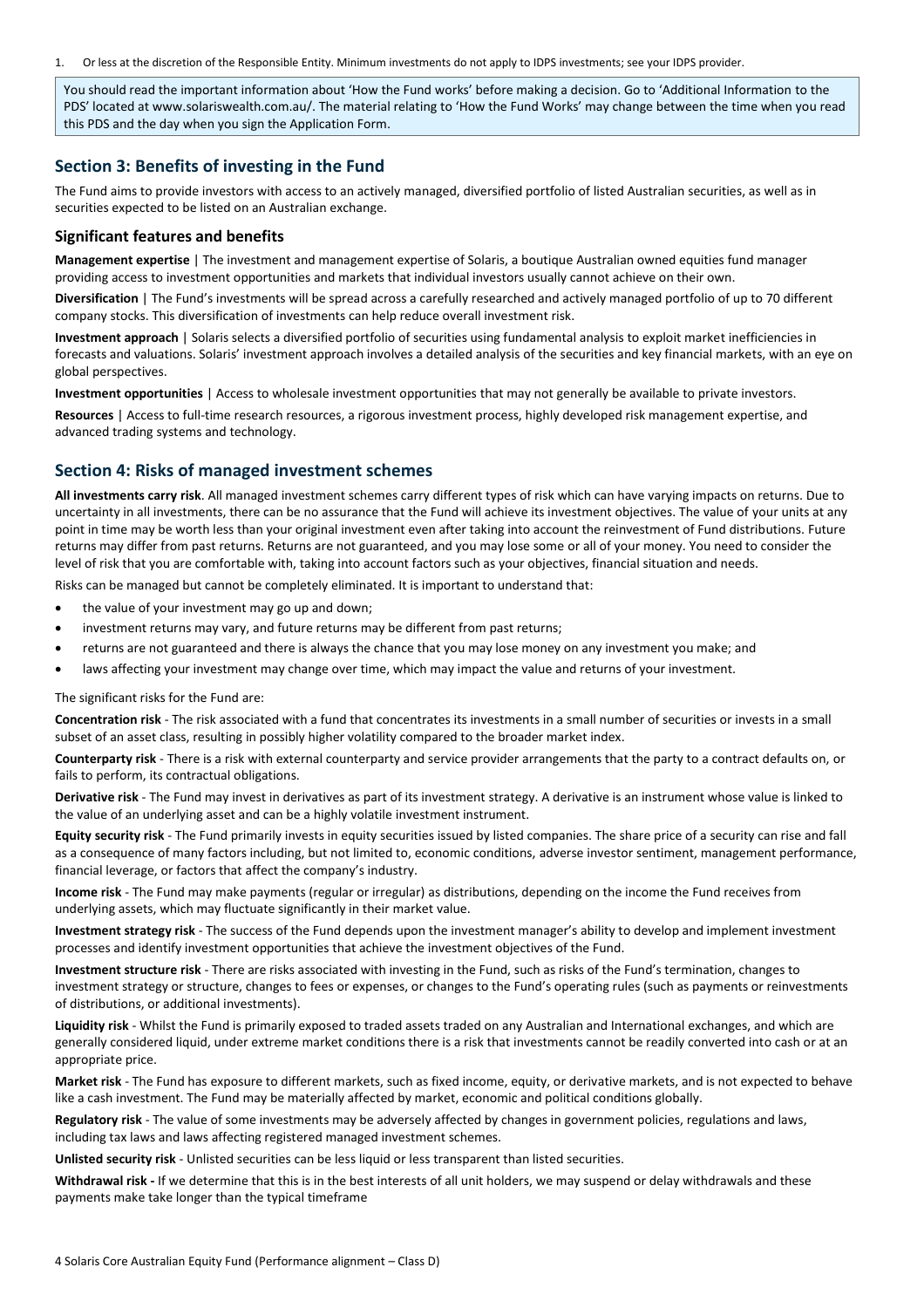You should read the important information about 'Risks of Managed Investment Schemes' before making a decision. Go to 'Additional Information to the PDS' located at www.solariswealth.com.au/. The material relating to 'Risks of Managed Investment Schemes' may change between the time when you read this PDS and the day when you sign the Application Form.

# <span id="page-4-0"></span>**Section 5: How we invest your money**

**WARNING**: When it comes to choosing to invest in the Fund, you should consider the likely investment return, the risks and your investment timeframe.

| Investment return objective <sup>1</sup>                                  | The Fund aims to outperform the S&P/ASX 200 Accumulation Index over rolling 3-year periods.                                                                                                                                                                                                                                            |                               |  |
|---------------------------------------------------------------------------|----------------------------------------------------------------------------------------------------------------------------------------------------------------------------------------------------------------------------------------------------------------------------------------------------------------------------------------|-------------------------------|--|
| <b>Benchmark</b>                                                          | S&P/ASX 200 Accumulation Index                                                                                                                                                                                                                                                                                                         |                               |  |
| <b>Suggested minimum</b><br>investment period                             | 7 years or more                                                                                                                                                                                                                                                                                                                        |                               |  |
| <b>Risk level</b>                                                         | Medium to high. This means there is a high risk of losing money in any year. Conversely, the Fund<br>aims to produce higher returns over the long term.                                                                                                                                                                                |                               |  |
| <b>Investment guidelines</b>                                              | The Fund will hold between 40 and 70 securities.<br>The Fund can invest in listed Australian securities, as well as in securities expected to be listed on<br>an Australian exchange. In addition, the Fund will seek to remain fully invested with an allowable<br>maximum cash exposure of 5% of total assets at any one time        |                               |  |
|                                                                           |                                                                                                                                                                                                                                                                                                                                        |                               |  |
| <b>Portfolio allocation</b>                                               | <b>Asset Class</b>                                                                                                                                                                                                                                                                                                                     | Allocation range <sup>2</sup> |  |
|                                                                           | Australian equities (including derivatives)                                                                                                                                                                                                                                                                                            | $95 - 100%$                   |  |
|                                                                           | Cash and cash equivalents <sup>3</sup>                                                                                                                                                                                                                                                                                                 | $0 - 5%$                      |  |
| Labour standards or<br>environmental, social or<br>ethical considerations | Neither the Responsible Entity or Solaris explicitly takes into account these considerations or has a<br>specific methodology for the extent to which these factors are considered, however Solaris does<br>use them as a broad component of the qualitative criteria used to value a company prior to making<br>investment decisions. |                               |  |
| <b>Change to Fund details</b>                                             | We have the right to change the Fund's asset classes, asset allocation ranges and investment return<br>objectives without prior notice. We will inform investors of any material change to the Fund's<br>details via www.solariswealth.com.au/ or as otherwise required by law.                                                        |                               |  |

1. The investment objective is expressed after the deduction of management fees, expense recoveries and taxation, i.e. the investment objective is measured relative to the Fund's benchmark, after fees and costs and taxes are deducted from the Fund's performance. Refer to Sections 6 and 7 for further information on fees and costs and taxation. The investment objective is not intended to be a forecast, it is only an indication of what the investment strategy aims to achieve over the medium to long term, assuming financial markets remain relatively stable during that time. The Fund may not achieve its investment objective and returns are not guaranteed.

2. The above ranges are indicative only. The Fund will be rebalanced within a reasonable period of time should the exposure move outside of the above ranges.

3. Excludes cash used for derivatives transactions and exposure.

You should read the important information about 'How we invest your money' and 'How we keep you informed' before making a decision. Go to 'Additional Information to the PDS' located at www.solariswealth.com.au/. The material relating to 'How We Invest Your Money' may change between the time when you read this PDS and the day when you sign the Application Form.

# <span id="page-4-1"></span>**Section 6: Fees and costs**

# **DID YOU KNOW?**

Small differences in both investment performance and fees and costs can have a substantial impact on your long-term returns. For example, total annual fees and costs of 2% of your fund balance rather than 1% could reduce your final return by up to 20% over a 30-year period (for example, reduce it from \$100,000 to \$80,000). You should consider whether features such as superior investment performance or the provision of better member services justify higher fees and costs. You may be able to negotiate to pay lower fees. Ask the Fund (being the Responsible Entity) or your financial adviser.

# **TO FIND OUT MORE**

If you would like to find out more or see the impact of the fees based on your own circumstances, the Australian Securities and Investments Commission ('ASIC') Moneysmart website (www.moneysmart.gov.au) has a managed funds fee calculator to help you check out different fee options.

The information in the following Fees and Costs Summary can be used to compare costs between different simple managed investment scheme. These fees and costs may be deducted from your account, from the returns on your investment or from the Fund assets as a whole. Taxes are set out in Section 7 of this PDS. You should read all the information about fees and costs because it is important to understand their impact on your investment.

**WARNING:** Additional fees may be paid to a financial adviser or broker if one is consulted. You should contact your financial or your broker for information on the fees that may be payable to them.

| FEES AND COSTS SUMMARY: SOLARIS CORE AUSTRALIAN EQUITY FUND (PERFORMANCE ALIGNMENT – CLASS D) |        |                   |  |
|-----------------------------------------------------------------------------------------------|--------|-------------------|--|
| Type of fee or cost                                                                           | Amount | How and when paid |  |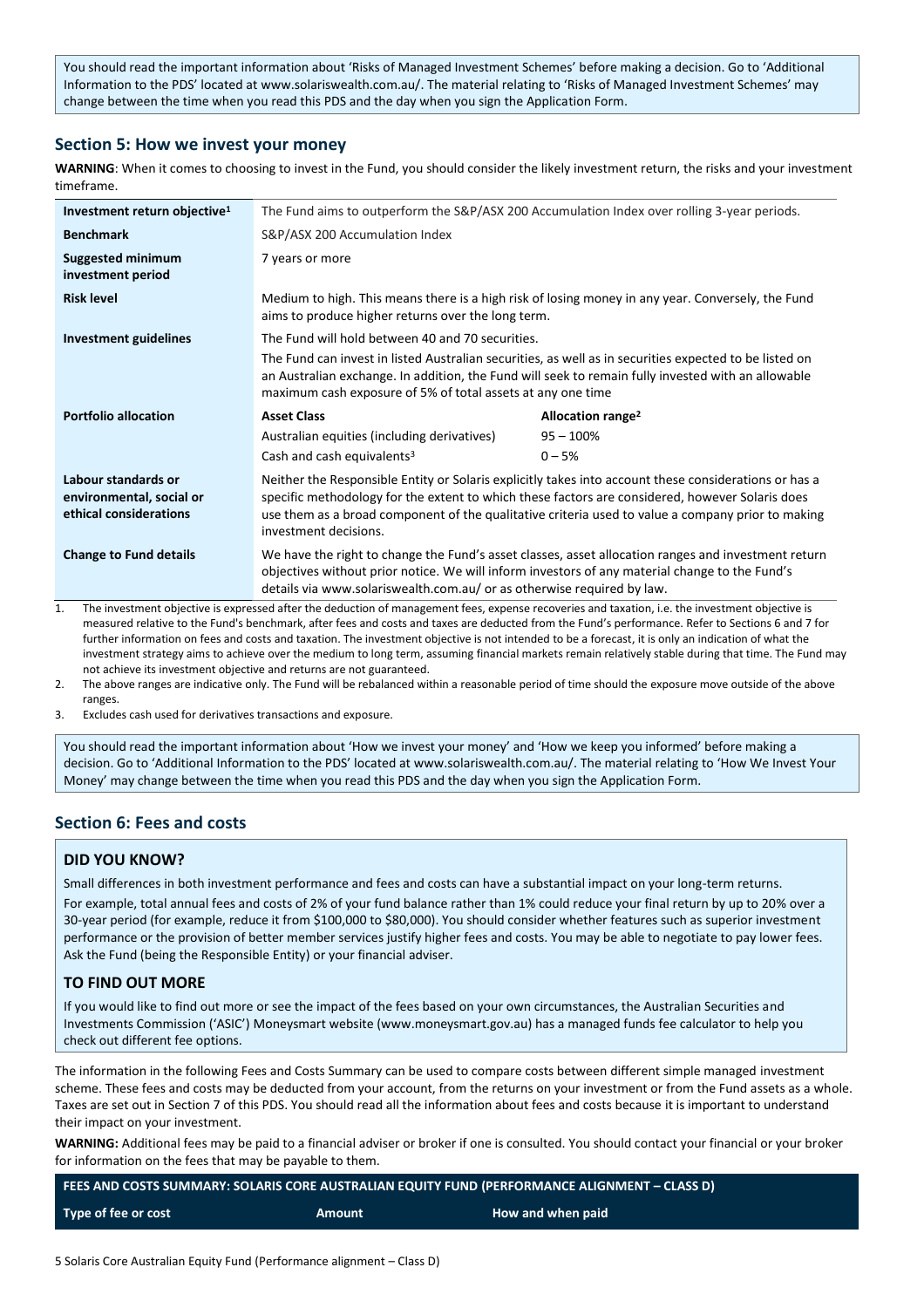## **FEES AND COSTS SUMMARY: SOLARIS CORE AUSTRALIAN EQUITY FUND (PERFORMANCE ALIGNMENT – CLASS D)**

| <b>Ongoing Annual Fees and Costs<sup>1,3</sup></b>                                                                                       |                                                                                       |                                                                                                                                                                                                                                                                                                                                                                |  |
|------------------------------------------------------------------------------------------------------------------------------------------|---------------------------------------------------------------------------------------|----------------------------------------------------------------------------------------------------------------------------------------------------------------------------------------------------------------------------------------------------------------------------------------------------------------------------------------------------------------|--|
| <b>Management fees and costs</b><br>The fees and costs for managing your<br>investment                                                   | Nil                                                                                   | Not applicable                                                                                                                                                                                                                                                                                                                                                 |  |
| <b>Performance fees</b><br>Amounts deducted from your investment<br>in relation to the performance of the<br>product                     | 0.35% p.a. of the NAV of<br>the Fund.                                                 | If applicable, a performance fee of 30% of the Fund's<br>outperformance (net of management fees) relative to its<br>benchmark return <sup>4</sup> multiplied by the NAV of the Fund.<br>The performance fee is calculated and accrued each Business<br>Day and is reflected in the daily unit price. The performance<br>fee is payable annually as at 30 June. |  |
| <b>Transaction costs</b><br>The costs incurred by the scheme when<br>buying or selling assets                                            | <b>Transaction costs are</b><br>estimated to be 0.00% p.a.<br>of the NAV of the Fund. | Transaction costs associated with dealing with the Fund's<br>assets may be recovered from the Fund. As some transaction<br>costs will be paid for by investors who are charged the buy/sell<br>spread when they enter or exit the Fund, the transaction costs<br>shown are net of buy/sell spread.                                                             |  |
| Member activity related fees and costs (fees for services or when your money moves in or out of the Fund)                                |                                                                                       |                                                                                                                                                                                                                                                                                                                                                                |  |
| <b>Establishment fee</b><br>The fee to open your investment.                                                                             | Nil                                                                                   | Not applicable                                                                                                                                                                                                                                                                                                                                                 |  |
| <b>Contribution fee</b><br>The fee on each amount contributed to<br>your investment.                                                     | Nil                                                                                   | Not applicable                                                                                                                                                                                                                                                                                                                                                 |  |
| Buy/sell spread <sup>2</sup><br>An amount deducted from your<br>investment representing costs incurred<br>in transactions by the scheme. | 0.30% upon entry and<br>0.30% upon exit                                               | The buy/sell spread is applied to each application and<br>withdrawal from the Fund and operates to increase the<br>relevant unit price for each new investment and to decrease<br>the unit price for each withdrawal to cover costs of dealing<br>with the Fund's assets.                                                                                      |  |
| <b>Withdrawal fee</b><br>The fee on each amount you takeout of<br>your investment.                                                       | Nil                                                                                   | Not applicable                                                                                                                                                                                                                                                                                                                                                 |  |
| <b>Exit fee</b><br>The fee to close your investment.                                                                                     | Nil                                                                                   | Not applicable                                                                                                                                                                                                                                                                                                                                                 |  |
| <b>Switching fee</b><br>The fee for changing investment options.                                                                         | Nil                                                                                   | Not applicable                                                                                                                                                                                                                                                                                                                                                 |  |

1. Fees are inclusive of GST and net of any applicable Reduced Input Tax Credits ('RITC').

2. When money moves in or out of the Fund, you may incur a buy/sell spread which is included in the unit price of the Fund. Refer to 'Buy/Sell spread' in 'Additional Information to the PDS' for more information.

3. Fees and costs may be negotiated for certain investors such as wholesale clients (as defined in the Corporations Act), depending on factors such as the amount invested. Refer to 'Differentia fee arrangements' in 'Additional Information to the PDS' for more information.

4. The Fund's benchmark is the S&P/ASX 200 Accumulation Index. Refer to 'Performance fees' information below for further information.

# **Example of annual fees and costs for the Fund**

This table gives an example of how the fees and costs for the Fund can affect your investment over a one (1) year period. You should use this table to compare this product with other managed investment products.

| <b>Example of fee or cost</b>            | <b>Amount</b>                                                                                                                                                                | Balance of \$50,000 with a contribution of \$5,000 during the year                                               |
|------------------------------------------|------------------------------------------------------------------------------------------------------------------------------------------------------------------------------|------------------------------------------------------------------------------------------------------------------|
| Contribution fees                        | Nil                                                                                                                                                                          | For every additional \$5,000 you put in, you will be charged \$0.                                                |
| <b>PLUS</b> Management fees<br>and costs | Nil                                                                                                                                                                          | Not applicable                                                                                                   |
| <b>PLUS</b> Performance fees             | $0.35%$ p.a.                                                                                                                                                                 | And, you will be charged or have deducted from your investment \$175<br>in performance fees each year            |
| <b>PLUS</b> Transaction costs            | $0.00\%$ p.a.                                                                                                                                                                | And, you have in the Fund you will be charged or have deducted from<br>your investment \$0 in transaction costs. |
| <b>Equals Cost of Fund</b>               | If you had an investment of \$50,000 at the beginning of the year and you put in an additional \$5,000 <sup>2</sup> during<br>the year, you will be charged a fee of \$175.1 |                                                                                                                  |
|                                          | What it costs you will depend on the investment option you choose and the fees you negotiate.                                                                                |                                                                                                                  |

1. The example includes a performance fee estimate of 0.35%. However, the actual performance fee payable (if any) will depend on the performance of the Fund and the performance fee estimate provided may not be a reliable indicator of future performance fees of the Fund.

2. The example assumes management costs are calculated on a balance of \$50,000 with the \$5,000 contribution occurring at the end of the first year. Therefore, management costs are calculated using the \$50,000 balance only. Additional fees may apply, including a buy/sell spread.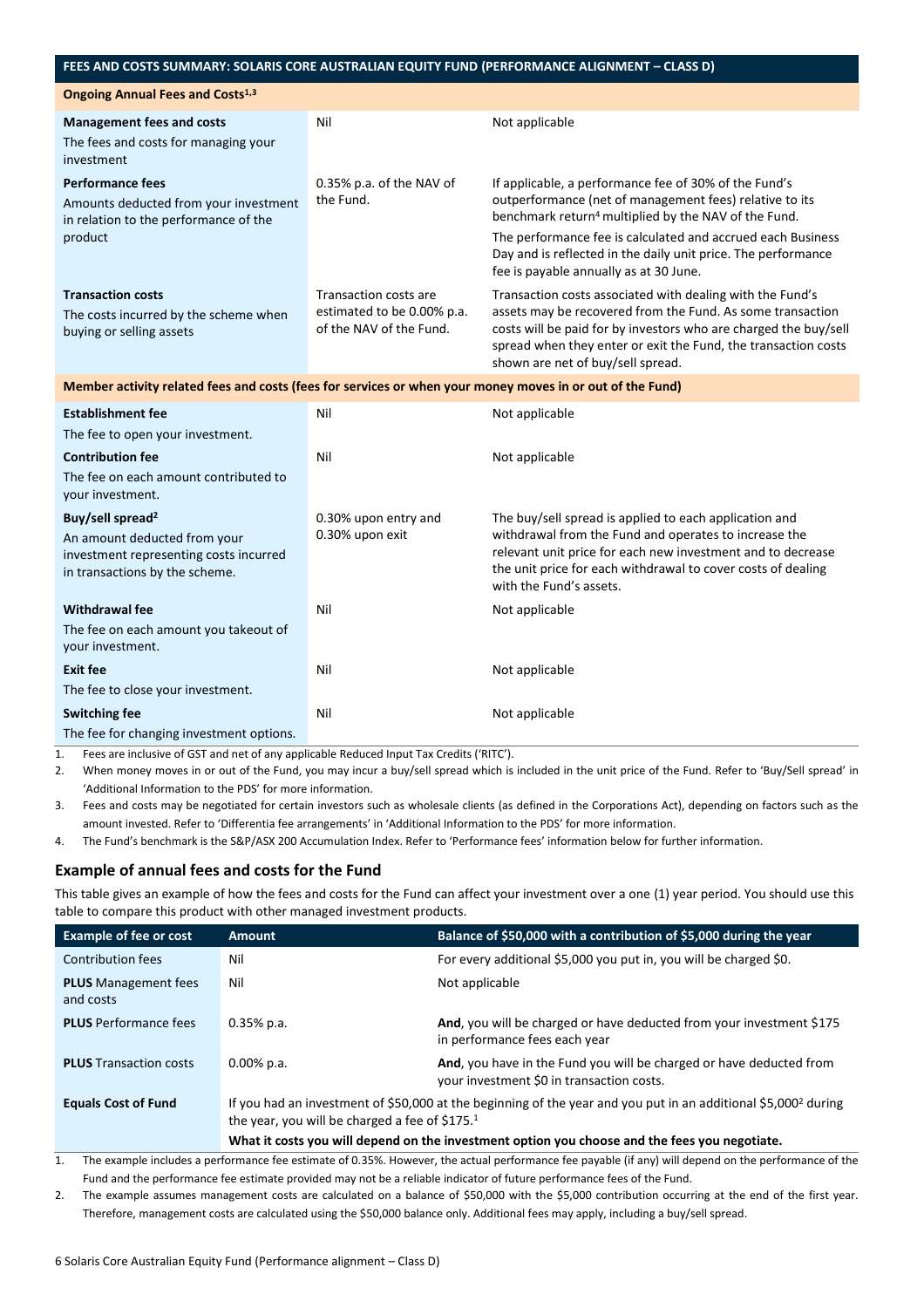Please note that this is just an example. In practice, your investment balance will vary, as will related management costs. Fee rebates may be individually negotiated with wholesale clients (as defined in the Corporations Act). Go to 'Additional Information to the PDS' located at www.solariswealth.com.au/ for further information about negotiable fees.

We have the right to increase the fees or to charge fees not currently levied up to the maximum limits set out in the Fund constitution without your consent. If we choose to exercise this right, we will provide you with 30 days prior written notice.

You should read the important information about 'Fees and costs' before making a decision. Go to 'Additional Information to the PDS' located at www.solariswealth.com.au/. The material relating to 'Fees and Costs' may change between the time when you read this PDS and the day when you sign the Application Form.

# <span id="page-6-0"></span>**Section 7: How managed investments schemes are taxed**

**WARNING:** Investing in a registered managed investment scheme may have tax consequences. You are strongly advised to seek professional tax advice.

The taxation implications of investing in the Fund can be complex and depend on a number of factors, including whether you are a resident or non-resident of Australia for taxation purposes and whether you hold the units on capital account or revenue account.

The Fund is an Australian resident for tax purposes and does not generally pay tax on behalf of its investors. Investors are generally subject to tax on their share of taxable income and capital gains attributed to them by the Fund each year.

You should read the important information about 'Taxation' before making a decision. Go to 'Additional Information to the PDS' located at www.solariswealth.com.au/. The material relating to 'Taxation' may change between the time when you read this PDS and the day when you sign the Application Form.

# <span id="page-6-1"></span>**Section 8: How to apply**

## **Direct investors**

To apply for units in the Fund directly, please read this PDS together with the Additional Information to the PDS located at www.solariswealth.com.au/ then complete the Application Form.

Direct applications received, verified and accepted by the Mainstream prior to 12pm (Sydney time) on a Business Day will generally be processed using the unit price for that day. For applications accepted after 12pm (Sydney time) or on a non-Business Day, generally the next Business Day's unit price will apply.

We reserve the right not to accept (wholly or in part) any application for any reason or without reason. No interest is received on application monies, including monies for additional investments, and no interest will be paid to you if for any reason your application can not be accepted.

# **Indirect investors**

If you are investing through an IDPS or a master trust, enquiries should be made directly to the IDPS operator or the trustee of the master trust.

# **Cooling-off**

If you are a retail client (as defined in the Corporations Act) investing directly in the Fund, you have a 14-day cooling-off period. If you exercise your cooling-off rights, we will return your money to you and no fees will apply. However, the amount you receive will reflect any movement (either up or down) in the unit price of the Fund which means that there may be tax implications for you. The 14-day cooling-off period commences on the earlier of the end of the fifth Business Day after we issue the units to you or from the date you receive confirmation of your application.

If you exercise your cooling-off rights, we will return your money to you and no fees will apply. However, the repayment of your investment under the cooling-off rights is subject to market adjustment (either positive or negative) during the period in which the investment has been held. Where appropriate, administration costs may also be deducted, and the buy/sell spread will be applied. Therefore, there may be tax implications for you.

A cooling-off period does not apply to:

- wholesale clients (as defined in the Corporations Act);
- to the operator of an IDPS or trustee of a master trust. Indirect investors do not have cooling off rights in respect of any units held in the Fund. Speak with the IDPS operator or trustee of a master trust to determine whether any cooling off rights are available to you through the service; or
- where units have been issued as a result of an additional investment, switch or distribution reinvestment plan.

#### **Complaints**

The Responsible Entity has in place a procedure for handling all complaints. All complaints should be made by contacting us:

**Complaints Resolution Officer** Pinnacle Fund Services Limited

PO Box R1313 Royal Exchange NSW 1225 Email: complaints@pinnacleinvestment.com Telephone: 1300 010 311 All complaints received will be acknowledged in writing within 1 Business Day or as soon as practicable after receiving the complaint. The Responsible Entity will act in good faith to ensure your complaint is investigated and resolved. If your issue has not been satisfactorily